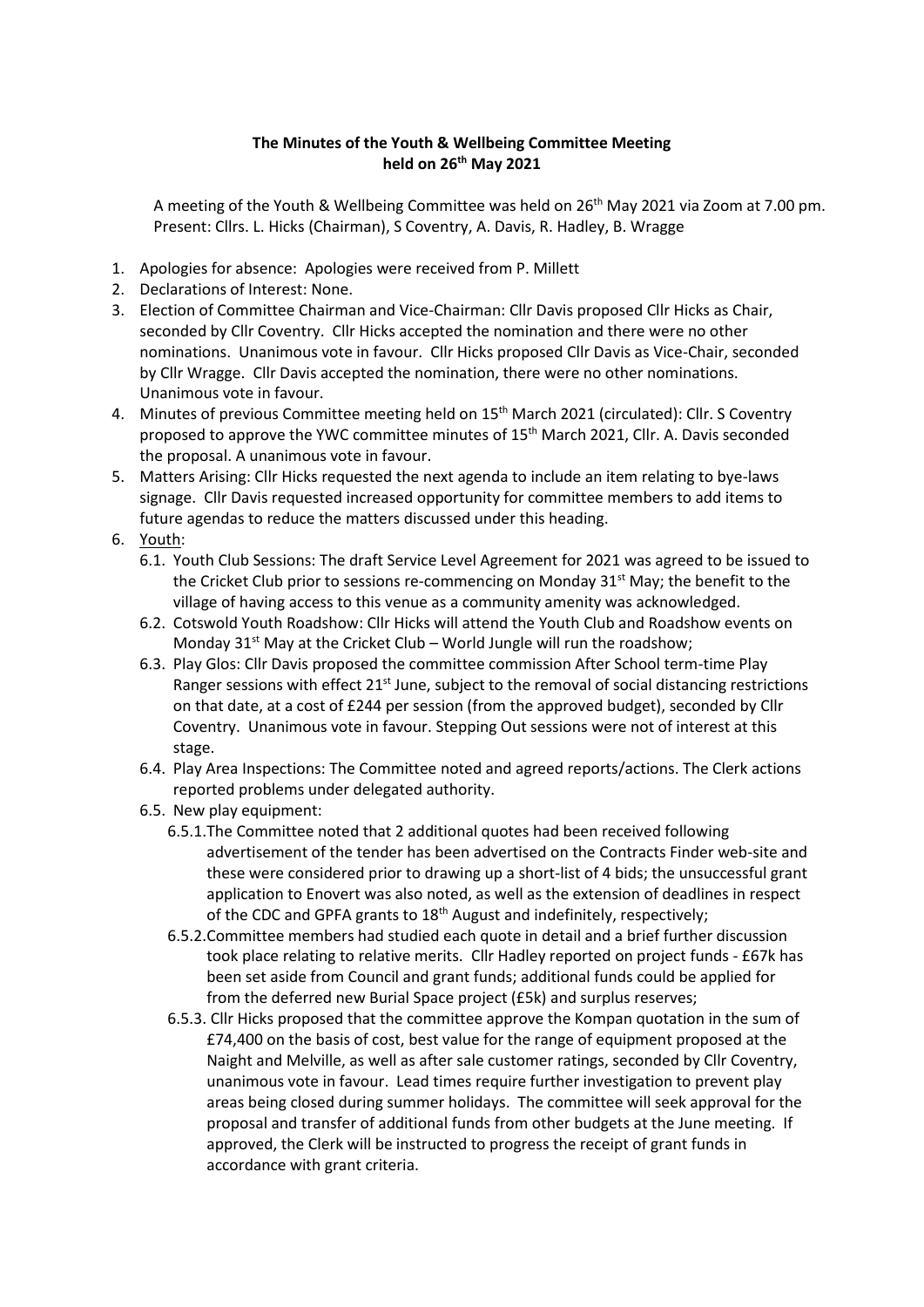- 6.6 Melville Play Area Street Light: The committee noted the car park area is the responsibility of Bromford Housing (not GCC). It was agreed to instruct the Clerk to investigate the potential cost of a new light for reconsideration at a future meeting as to a match funding proposal to Bromford for works to take place.
- 6.7 Play Area Inspector: It was noted that 2 applications had been received Cllrs Hicks and Wragge will arrange soonest interviews  $w/c$  1st June in order to ratify and appointment without delay – terms to match those of the existing inspector.
- 6.8 Annual Play Area Inspection: The annual inspection is due in June it was unanimously agreed to recommend Council approve Wicksteed's quote in the sum of £60 per play area, in the total sum of £180 + VAT. NB: 3 yearly review of Annual Inspection service provider is due in 2022-23.
- 6.9 Youth Anti-Social Behaviour: Cllr Davis raised concerns at ongoing ASB and substantial littering at Melville, particularly in respect of dangerous litter found on-site. It was noted that the Police encourage the reporting of dangerous items found in litter via the 101 number so these may be safely retrieved by their officers.

## 7. Wellbeing:

- 7.1. Mental Health Project:
	- 7.1.1.Cllr Davis summarised grant funds available for the project (iro £3.5k); grant fund criteria require funds to be spent on items such as mental health first aid training during 21-22; it was agreed that any future training of this type would be commissioned with Cotswold First Aid.
	- 7.1.2.Dementia Friendly Bourton: It was acknowledged that any future proposals under this aspect of the overall project should reflect increased community involvement; in this respect, the Customer Relationship Manager of the Order of St John at Jubilee Lodge approached the committee and has agreed to chair future meetings of the Steering Group which progresses all dementia friendly actions. The committee will consider joining the Dementia Action Alliance at the next committee meeting.
	- 7.1.3.Cllr Hadley proposed the Committee purchase large faced clocks or other small items for the Community Centre to make this community building more dementia friendly, subject to a budget of £400, seconded by Cllr Wragge, unanimous vote in favour. Cllrs Davis and Wragge will liaise with the Assistant Clerk in respect of identifying purchases, and the Assistant Clerk was delegated to action agreed purchases.
	- 7.1.4.Suicide Awareness and Training: The Café treats offer for training participants will recommence with immediate effect with 4 participating local cafes. Cllr Davis reported that she attended an Assembly at the Cotswold School on  $21^{st}$  May which was dedicated to this subject, at the request of the school and under the direction of Headspace and Aspire to Inspire. Students were given guidance regarding qualified organisations which could assist students who were struggling with this issue. Cllr Davis suggested that Council try to engage more with young people ie Youth Council initiative, previously unsuccessful.
- 7.2. Thriving Communities project: Cllr Davis reported a total of circa £8.5k additional grant funds available under this heading.
- 7.3. Wellbeing Project sustainability: Given the scale of actions being taken forward, Cllr Davis proposed the committee seek Council approval for a Working Party to be established to progress identified initiatives and then continue progressing community wellbeing projects once grant funds have been spent; the Party to comprise Council members, local individuals, businesses, youth groups, and make regular reports to Council on progress – Cllrs Davis, Hicks and Wragge to participate on behalf of Council. Proposal seconded by Cllr Coventry. Unanimous vote in favour.